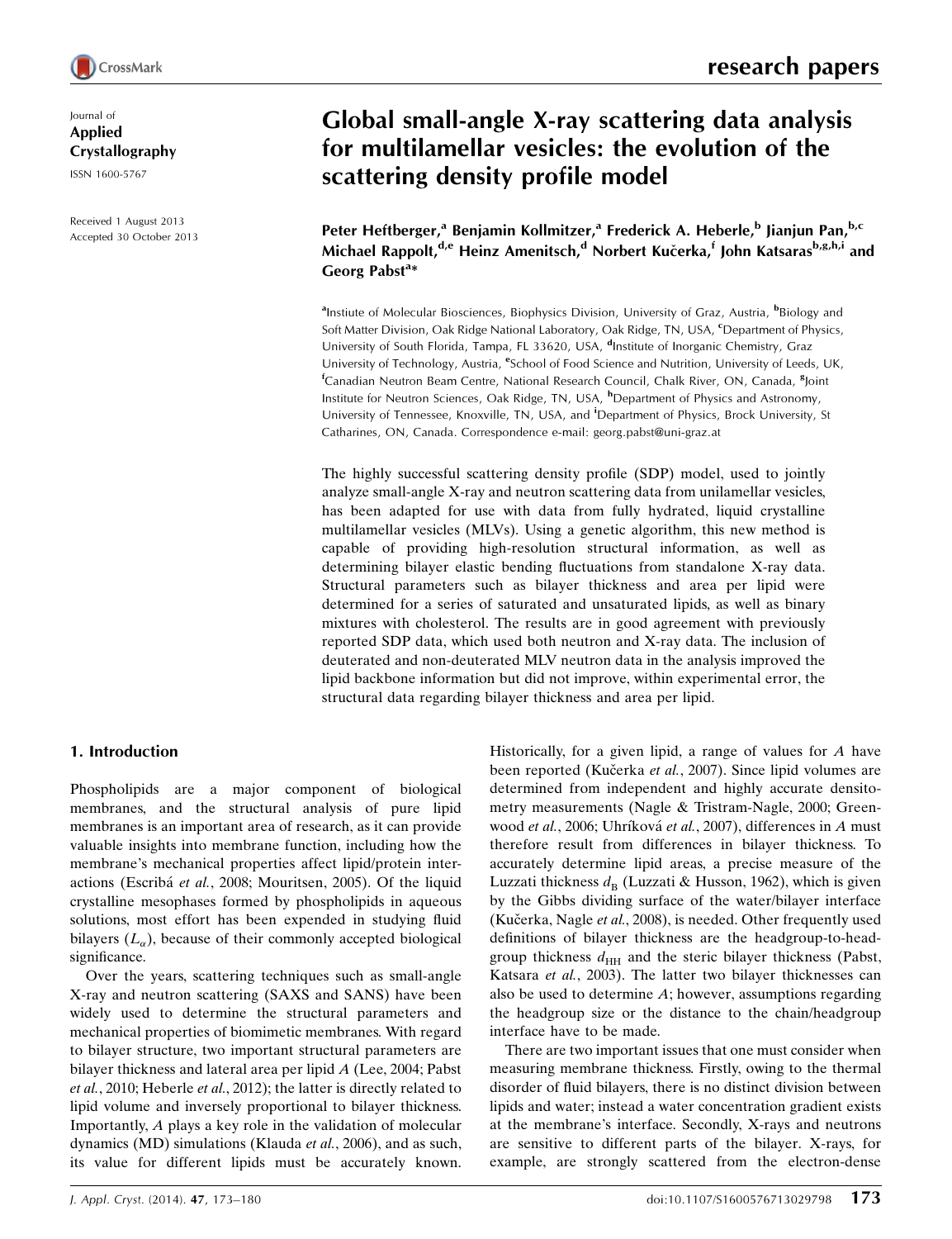phosphate group, which is part of the phosphorylcholine headgroup, and hence accurate values for  $d_{HH}$  can be obtained. On the other hand, neutrons are scattered by atomic nuclei and can be used for contrast variation analyses, since hydrogen and its isotope deuterium scatter neutrons with similar efficiencies but  $180^\circ$  out-of-phase with each other (i.e. deuterium's coherent scattering length is positive, while hydrogen's is negative). In the case of protiated lipid bilayers, SANS is highly sensitive to locating the hydrogen-depleted carbonyl groups. Importantly, however, neutron contrast can be easily tuned by varying the hydrogen–deuterium content of the water (by varying the  $H_2O/D_2O$  ratio) or of the bilayer (through the use of deuterated lipids) (Pabst et al., 2010). As mentioned, in the case of protiated lipid bilayers in 100%  $D<sub>2</sub>O$ , neutrons are most sensitive to the lipid's glycerol backbone. Moreover, the Gibbs dividing surface for the apolar/polar interface is typically located between the headgroup phosphate and the lipid backbone. Therefore a combined analysis of X-ray and neutron data should yield the most accurate values of  $d_B$  and A (Kučerka, Nagle et al., 2008; Kučerka et al., 2011; Pan, Heberle et al., 2012). In this combined data analysis, commonly known as the scattering density profile (SDP) model, the lipid bilayer is represented by volume distributions of quasi-molecular fragments, which are easily converted into electron density or neutron scattering length density distributions by scaling them (for a given molecular group) with the appropriate electron or neutron scattering length density [see Heberle et al. (2012) for a recent review].

Scattering techniques are also capable of probing membrane elasticity. Lipid bilayers are two-dimensional fluids which exhibit significant bending fluctuations of entropic origin. In multilamellar arrangements, e.g. in liquid crystalline multilamellar vesicles (MLVs) or surface-supported multibilayers, this leads to a characteristic power-law decay of the positional correlation function, known as quasi-long-range order, with Bragg peaks having characteristic line shapes (Liu & Nagle, 2004; Salditt, 2005; Pabst et al., 2010). Membrane elasticity can therefore be determined from line-shape analysis of the Bragg peaks, and the underlying physics of this phenomenon is described by the Caillé (1972) or modified Caillé theory (MCT) (Zhang et al., 1994). The resulting fluctuation, or Caillé parameter  $\eta$ , is a function of the bilayer bending modulus and the bulk modulus of interbilayer compression. Owing to the higher-resolution data, compared to neutrons, X-rays are better suited for line-shape analysis of Bragg peaks.

Just over a decade ago, Pabst and co-workers were the first to report a full-q-range analysis of MLV SAXS data using MCT (Pabst et al., 2000; Pabst, Koschuch et al., 2003). In that method, quasi-Bragg peaks and diffuse scattering were both taken into account when analyzing the data, and the electron density profile was modeled by a simple summation of Gaussians representing the electron-rich lipid headgroup and electron-poor (in relation to the headgroup) hydrocarbon chains. Selected examples of this SAXS method of data analysis can be found in the recent reviews by Pabst et al. (2010, 2012).

The work described here extends the global analysis program (GAP; Pabst et al., 2000; Pabst, Koschuch et al., 2003) for MLVs, by making use of the SDP description of the lipid bilayer. This modified technique, termed herein the SDP– GAP model, has several advantages. Firstly, compared to extruded unilamellar vesicles (ULVs), spontaneously forming MLVs are easier to prepare (Heberle et al., 2012). Secondly, the SDP description of the bilayer imparts to GAP the ability to simultaneously analyze SANS and SAXS data, while enabling the SDP model to determine bending fluctuations and, hence, bilayer interactions.

In the present study we also attempted to determine precise values of  $d_B$  and A using standalone X-ray data. Such analysis, however, is complicated by the use of an increased number of fitting parameters, as compared to GAP, and inherently less scattering contrast, as compared to the SDP model, which simultaneously makes use of SANS and SAXS data. To address these shortcomings we used a genetic algorithm, as an optimization routine, in combination with information from other sources, thereby reducing the number of parameters needed by the SDP–GAP model. To test the new SDP–GAP model, we analyzed a series of saturated and unsaturated phospholipids, as well as binary lipid mixtures with cholesterol. The results compare favorably with previously reported data obtained using the SDP model, including the commonly accepted bilayer condensation effect induced by cholesterol. We also include SANS data of protiated and deuterated palmitoyl-oleoyl phosphatidylcholine (POPC) in our analysis, which gives rise to a better resolved location of the lipid's glycerol backbone. Compared to standalone SAXS analysis, any differences in the values of A and  $d_{\text{B}}$  obtained from SDP-GAP model analysis are well within experimental uncertainty.

# 2. Material and methods

# 2.1. Sample preparation

1,2-Dipalmitoyl-sn-glycero-3-phosphocholine (DPPC), 1-palmitoyl-2-oleoyl-sn-glycero-3-phosphocholine (POPC), 1-palmitoyl(d31)-2-oleoyl-sn-glycero-3-phosphocholine (POPC-d31), 1 stearoyl-2-oleoyl-sn-glycero-3-phosphocholine (SOPC) and 1,2 dioleoyl-sn-glycero-3-phosphocholine (DOPC) were purchased from Avanti Polar Lipids, Alabaster, AL, USA, and cholesterol was obtained from Sigma–Aldrich (Austria). 99.8%  $D_2O$  was obtained from Alfa Aesar (Ward Hill, MA, USA). All lipids were used without further purification.

For X-ray experiments, lipid stock solutions (DPPC, POPC, SOPC, DOPC) were prepared by dissolving predetermined amounts of dry lipids in chloroform/methanol  $(2:1, v/v)$ . Binary mixtures with cholesterol (20 mol%) were obtained by mixing lipid stock solutions in the appropriate ratios. Lipid solutions were subsequently dried under a stream of nitrogen and placed under vacuum for about 12 h, forming a thin lipid film on the bottom of glass vials. Films were hydrated using 18 M $\Omega$  cm<sup>-1</sup> water by incubation for 2 h above the lipid melting temperature, with vortex mixing every 15 min. The final lipid concentration for each sample was 50 mg  $ml^{-1}$ .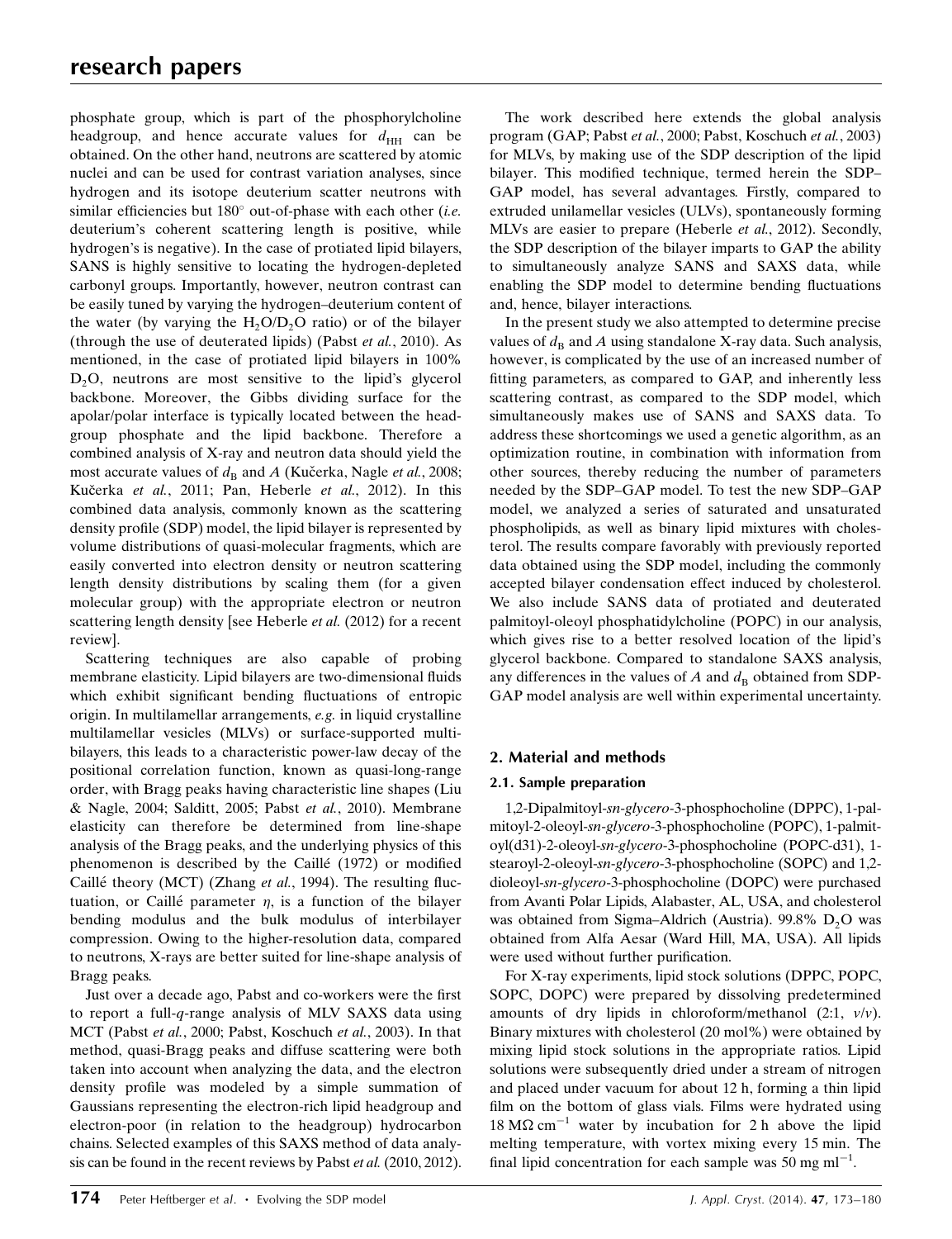For neutron experiments, MLVs of POPC-d31 at  $10 \text{ mg ml}^{-1}$  were prepared by weighing 15 mg of dry lipid powder into  $13 \times 100$  mm glass culture tubes and hydrating with 1.50 ml  $D_2O$  preheated to 313 K, followed by vigorous vortexing to disperse the lipid. The resultant MLV suspension was incubated at 313 K for 1 h, with intermittent vortexing, and then subjected to five freeze/thaw cycles between 193 and 313 K to reduce the average number of lamellae and facilitate extrusion (Kaasgaard et al., 2003; Mayer et al., 1985). A 0.75 ml aliquot of the MLV sample was used to prepare ULVs using a hand-held miniextruder (Avanti Polar Lipids, Alabaster, AL, USA) assembled with a 50 nm-pore-diameter polycarbonate filter and heated to 313 K. The suspension was passed through the filter 41 times. ULV samples were measured within 24 h of extrusion. The final sample concentrations were 10 mg  $ml^{-1}$ , which allows for sufficient water between vesicles to eliminate the interparticle structure factor, thereby simplifying data analysis.

## 2.2. Small-angle X-ray scattering

X-ray scattering data were acquired at the Austrian SAXS beamline, which is situated at the Elettra synchrotron (Trieste, Italy), using 8 keV photons. Diffraction profiles were detected utilizing a Mar300 image-plate detector (Marresearch GmbH, Norderstedt, Germany) and calibrated using a powder sample of silver behenate. Lipid dispersions were taken up in 1 mmthick quartz capillaries and inserted into a multi-position sample holder. Samples were equilibrated for a minimum of 10 min prior to measurement at a predetermined temperature with an uncertainty of  $\pm 0.1$  K using a circulating water bath. The exposure time was set to 240 s. Scattering patterns were integrated using the program FIT2D (Hammersley, 1997). Background scattering originating from water and air was subtracted, and data sets were normalized using the transmitted intensity, which was measured by a photodiode placed in the beamstop.

## 2.3. Small-angle neutron scattering

Neutron scattering experiments were performed using the Extended-Q-range Small-Angle Neutron Scattering (EQ-SANS, BL-6) instrument at the Spallation Neutron Source (SNS) located at Oak Ridge National Laboratory (ORNL). ULVs were loaded into 2 mm-path-length quartz banjo cells (Hellma USA, Plainview, NY, USA) and mounted in a temperature-controlled cell paddle with a 1 K accuracy. In 60 Hz operation mode, a 4 m sample-to-detector distance with a 2.5–6.1 Å wavelength band was used to obtain the relevant wavevector transfer. Scattered neutrons were collected with a two-dimensional  $(1 \times 1 \text{ m})$  <sup>3</sup>He position-sensitive detector made up of  $192 \times 256$  pixels. Two-dimensional data were reduced using MantidPlot (http://www.mantidproject.org/). During data reduction, the measured scattering intensity was corrected for detector pixel sensitivity, dark current, sample transmission, and background scattering contribution from the water and empty cell. The one-dimensional scattering intensity,  $I$  versus  $q$ , was obtained by radial averaging of the corrected two-dimensional data.

## 2.4. Modeling of phospholipid bilayer

To analyze the scattering profile of MLVs, we adopted the full-q-range GAP model of Pabst and co-workers (Pabst et al., 2000; Pabst, Koschuch et al., 2003), which takes into account diffuse scattering  $N_{\text{diff}}$  originating from positionally uncorrelated bilayers):

$$
I(q) = (1/q^2) \Big[ \big| F(q) \big|^2 S(q) (1 - N_{\text{diff}}) + \big| F(q)^2 \big| N_{\text{diff}} \Big], \quad (1)
$$

where the scattering vector magnitude  $q = 4\pi \sin \theta / \lambda$ ,  $\lambda$  is the wavelength,  $2\theta$  is the scattering angle relative to the incident beam,  $F(q)$  is the bilayer form factor and  $S(q)$  is the interbilayer structure factor. For fluid lipid bilayers,  $S(q)$  is given by the Caillé theory, which is described in detail elsewhere (Caillé, 1972; Zhang et al., 1994; Pabst et al., 2000; Pabst, Koschuch et al., 2003). Averaging over variations in scattering domain size was performed following Frühwirth et al. (2004). One of the important parameters determined from fitting  $S(q)$ using MCT is the Caillé parameter  $\eta$ , which is a measure of bending fluctuations (Pabst et al., 2010). The number of positionally correlated bilayers  $N_{\text{mean}}$  affects the width of the Bragg peaks (Pabst, Koschuch *et al.*, 2003) and must be optimized through fitting of the data. In the case of the present samples, the number of bilayers  $N_{\text{mean}}$  contributing to Bragg scattering varied between ten and 30. Instrumental resolution was taken into account by convoluting equation (1) with the beam profile (Pabst et al., 2000; Qian & Heller, 2011), and incoherent background scattering was accounted for by an additive constant.

The form factor is the Fourier transform of the electron density or neutron scattering length density profile. In the present study, we implemented the SDP model (Kučerka, Nagle et al., 2008) to describe the bilayer. The SDP model describes the membrane in terms of the volume distributions of quasi-molecular fragments. A detailed description of volume probability distribution functions is given in the article by Kučerka, Nagle et al. (2008). The water-subtracted scattering length density distributions  $[\Delta \rho(z)]$  are calculated by scaling the volume probability distributions using component total electron densities (for X-rays) or neutron scattering length densities. The form factor is then calculated as

$$
F(q) = \int \Delta \rho(z) \exp(-iqz) dz.
$$
 (2)

Kučerka and co-workers originally parsed phosphatidylcholines into the following components: choline methyl  $(CholCH<sub>3</sub>)$ ; phosphate +  $CH<sub>2</sub>CH<sub>2</sub>N$  (PCN); carbonyl + glycerol (CG); hydrocarbon methylene (CH<sub>2</sub>); and hydrocarbon terminal methyl  $(CH<sub>3</sub>)$ . An additional methine  $(CH)$ group was added for unsaturated hydrocarbon chains. However, the contrast between CH and  $\text{CH}_2$  is weak, even for SANS (Kučerka, Nagle et al., 2008), and effectively zero for SAXS. Hence, our parsing scheme combined the CH with the  $CH<sub>2</sub>$  group (Fig. 1).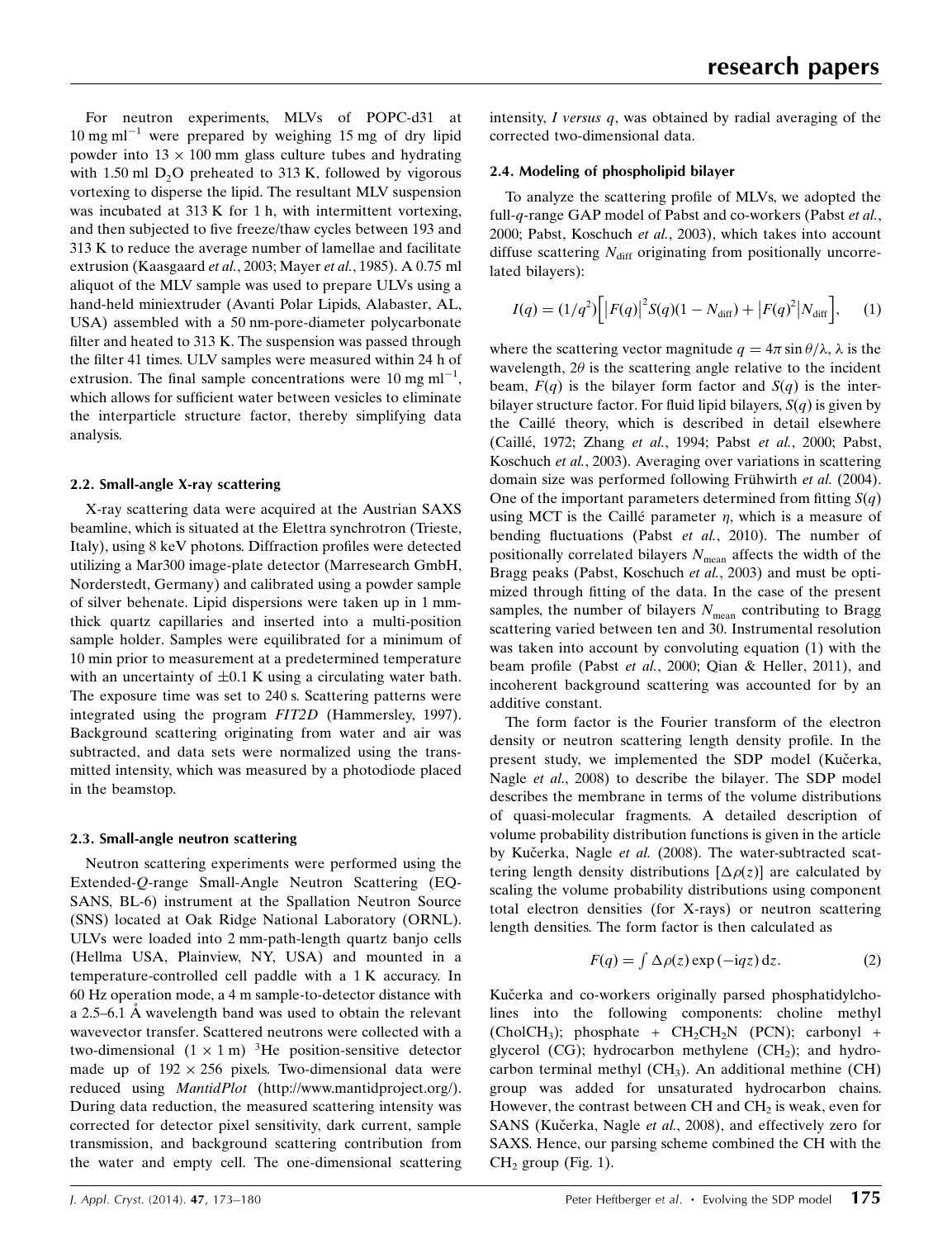To avoid nonphysical results, the following constraints were adopted following Klauda et al. (2006) and Kučerka, Nagle et al. (2008). Because of bilayer symmetry, the position of the terminal methyl group  $z<sub>CH3</sub>$  was set to zero and the height of the error function, which describes the hydrocarbon chains, was set to one in order to comply with spatial conservation. The width of the choline methyl group  $\sigma_{CholCH3}$  was fixed to 2.98  $\AA$ , and the width of the error function describing the hydrocarbon chain was constrained within accepted limits  $(\sigma_{HC} \in [2.4, 2.6]$  Å) (Klauda *et al.*, 2006; Kučerka, Nagle *et al.*, 2008).

We also implemented new constraints to aid the standalone X-ray data analysis. Firstly, the distances between the CholCH<sub>3</sub> and PCN groups, and the hydrocarbon chain interface  $(z_{HC})$  and CG  $(z_{CG})$  groups, were not allowed to exceed 2 Å because of their spatial proximity. Secondly, volumes of the quasi-molecular fragments, necessary for calculating electron or neutron scattering length densities, were taken from previous reports (Kučerka et al., 2005, 2011; Kučerka, Nagle et al., 2008; Klauda et al., 2006; Greenwood et al., 2006) and allowed to vary by  $\pm 20\%$ . The total volume of the headgroup components (i.e.  $CholCH<sub>3</sub>$ , PCN and CG) was constrained to a target value of 331  $\AA^3$ , as reported by Tristram-Nagle et al. (2002), whereby the value is allowed to deviate from the target value, but in doing so, incurs a goodness-of-fit penalty.

For lipid mixtures with cholesterol, cholesterol's volume distribution was merged with that of the  $CH<sub>2</sub>$  group, following Pan, Cheng et al. (2012). This is justified on the basis of cholesterol's strong hydrophobic tendency, which dictates its location within the hydrocarbon chain region, and the fact that its hydroxy group resides in the vicinity of the apolar/polar interface (Pan, Cheng et al., 2012). In calculating the lipid area for binary mixtures, the apparent area per lipid  $A = 2V_L/d_B$ 



Figure 1

Illustration of the bilayer parsing scheme (top panel) and volume probability distribution (bottom panel) for DPPC. Data are from experiments carried out in the present study.

was used (Pan, Cheng et al., 2012; Pan et al., 2009). The volume of cholesterol within lipid bilayers was taken to be  $630 \text{ Å}^3$ (Greenwood et al., 2006).

#### 2.5. Determination of structural parameters

On the basis of volume probability distributions and scattering length density profiles, membrane structural parameters were defined as follows: (i) the headgroup-to-headgroup distance  $d_{HH}$  is the distance between maxima of the total electron density (i.e. the sum of the component distributions); (ii) the hydrocarbon chain length  $d<sub>C</sub>$  is the position of the error function representing the hydrocarbon region  $z_{\text{HC}}$ ; and (iii) the Luzzati thickness  $d_B$  is calculated from the integrated water probability distribution (Kučerka, Nagle et al., 2008):

$$
d_{\rm B} = d - 2 \int_{0}^{d/2} P_{\rm W}(z) \, \mathrm{d}z,\tag{3}
$$

where  $d$  is the lamellar repeat distance. The volume distribution function of water was previously defined as (Kučerka, Nagle et al., 2008)

$$
P_{\mathbf{W}}(z) = 1 - \sum P_i(z),\tag{4}
$$

where i indexes the lipid component groups (i.e.  $CholCH<sub>3</sub>$ , PCN, CG,  $CH<sub>2</sub>$  and  $CH<sub>3</sub>$ ). In order to increase the robustness of the analysis for  $d_{\text{B}}$ ,  $P_{\text{W}}$  obtained from the SDP analysis was fitted with an error function, thus giving greater weight to the region close to the lipid headgroup (owing to the higher X-ray contrast) compared to the hydrocarbon chain region. We also attempted to include the  $P_W$  model function in the SDP fit; however, the results were not satisfactory. The area per lipid is then given by (Kučerka, Nagle *et al.*, 2008)

$$
A = 2V_{\rm L}/d_{\rm B},\tag{5}
$$

where  $V<sub>L</sub>$  is the molecular lipid volume determined by separate experiments. Finally, the thickness of the water layer was defined as

$$
d_{\mathbf{W}} = d - d_{\mathbf{B}}.\tag{6}
$$

#### 2.6. Fitting procedure

Owing to the large number of adjustable parameters *(i.e.*) 21) and our goal to apply the SDP–GAP model to standalone X-ray data, we chose to use a genetic algorithm in the optimization routine. The main benefit of this algorithm, compared to simple gradient descent routines or more sophisticated optimization algorithms (e.g. Levenberg– Marquardt), is that the fitting procedure does not easily fall into local minima (Goldberg, 1989). Briefly, a random set of adjustable parameters (termed a population) is chosen within fixed boundaries and tested for its fitness, defined here as the reduced chi squared  $(\chi^2)$  value, which is equal to the sum of the squared residuals divided by the degrees of freedom (Press et al., 2007). The best solutions are then combined to obtain a new and better population, in a manner similar to the evolutionary process of genetic recombination [for details, see Goldberg (1989)]. Several hundred generations with popula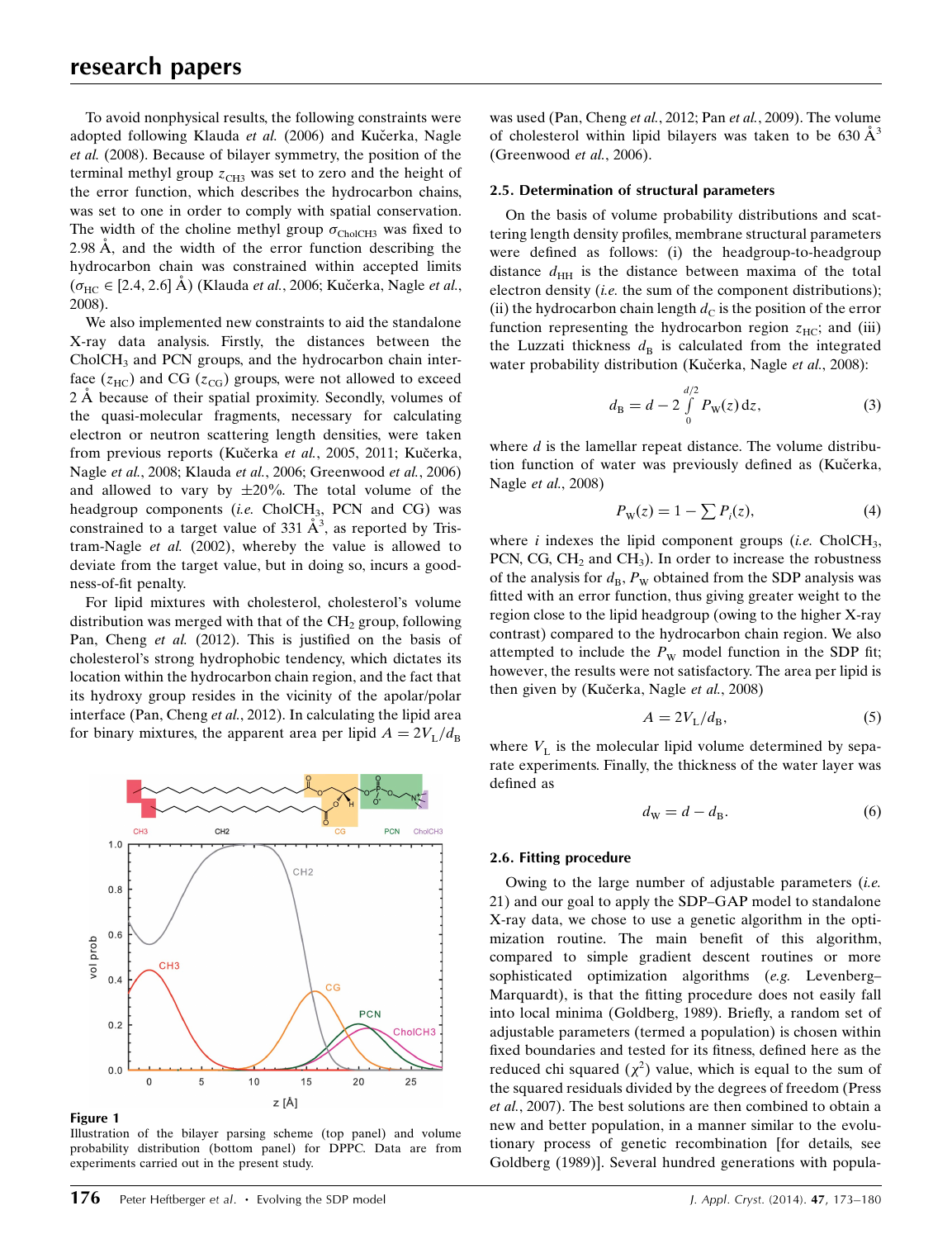tions of  $\sim$ 2000 individuals were tested for their fitness. If  $\chi^2$ does not change after 100 generations, the optimization is assumed to have converged and the routine is terminated. Solutions with the lowest  $\chi^2$  values are then compared with respect to differences in structural parameters. From the resulting distributions we estimate that the uncertainty of all parameters reported in the present work is  $\leq \pm 2\%$ . Application of genetic algorithms comes with a greater computational cost, and they are most efficient when using parallel processing techniques. For the present study, all routines were encoded in IDL (Interactive Data Language), using the SOLBER optimization routine (Rajpaul, 2012). Typical runtimes for one X-ray scattering profile were between three and five hours on a six core machine (Intel Xeon 2.67 GHz).

## 3. Results and discussion

## 3.1. X-ray standalone data

The SDP–GAP model was tested on SAXS data obtained from single component  $L_{\alpha}$  lipid bilayers and selected binary



#### Figure 2

SDP–GAP analysis of SOPC MLVs at 303 K. Panel (a) compares the SDP–GAP (black line) and GAP models (red dashed line) with experimental data (grey circles). The inset to the figure compares the corresponding electron density profiles. Panel (b) shows the volume probability distribution (left hand side) and the electron density distributions of the defined quasi-molecular fragments (right hand side).

#### Table 1

Comparison of structural parameters.

Parameter uncertainties are estimated to be <2% as described in Materials and methods.

|                     |                                 | SDP-GAP | GAP   | SDP† |
|---------------------|---------------------------------|---------|-------|------|
| <b>DPPC</b> (323 K) | $A(\AA^2)$                      | 63.1    | 61.8  | 63.1 |
|                     | $d_{\rm B}(\dot{\rm A})$        | 39.0    | n.a.  | 38.9 |
|                     | $d_{HH}$ (A)                    | 37.9    | 37.3  | 38.4 |
|                     | $d_C(A)$                        | 13.9    | 14.5  | 14.2 |
|                     | η                               | 0.08    | 0.067 | n.a. |
| POPC (303 K)        | $A(\AA^2)$                      | 65.4    | 64.3  | 64.4 |
|                     | $d_{\rm B}$ (A)                 | 38.4    | n.a.  | 39.0 |
|                     | $d_{HH}$ (A)                    | 37.3    | 37.0  | 36.5 |
|                     | $d_C(A)$                        | 14.0    | 14.4  | 14.4 |
|                     | $\eta$                          | 0.06    | 0.056 | n.a. |
| SOPC (303 K)        | $\ddot{A}$ ( $\mathring{A}^2$ ) | 66.3    | 60.3  | 65.5 |
|                     | $d_{\rm B}(\rm A)$              | 39.5    | n.a.  | 40.0 |
|                     | $d_{HH}$ (A)                    | 38.7    | 40.7  | 38.6 |
|                     | $d_C(A)$                        | 14.6    | 16.2  | 15.0 |
|                     | η                               | 0.06    | 0.08  | n.a. |
| DOPC $(303 K)$      | $A(\mathbf{A}^2)$               | 67.6    | 69.7  | 67.4 |
|                     | $d_{\rm B}$ (A)                 | 38.5    | n.a.  | 38.7 |
|                     | $d_{HH}$ (A)                    | 36.9    | 36.1  | 36.7 |
|                     | $d_C(A)$                        | 14.2    | 13.9  | 14.4 |
|                     | η                               | 0.1     | 0.1   | n.a. |

† From Kučerka, Nagle et al. (2008) and Kučerka et al. (2011).

mixtures of phosphatidylcholines with cholesterol. As an example of our analysis, we present results for SOPC bilayers with five lamellar diffraction orders (Fig. 2). Fits from all other bilayers, including tables with structural parameters, are given in the supporting material (Figs.  $S1-S3$ , Table  $S1$ ).<sup>1</sup> All SAXS patterns showed significant diffuse scattering, originating from membrane fluctuations common to  $L_{\alpha}$  bilayers. In particular, bending fluctuations lead to a rapid decrease in diffraction peak amplitudes as a function of  $q$ , and quasi-Bragg peaks with characteristic line shapes. Such effects are accounted for in the structure factor used. We found good agreement between the SDP–GAP model and experimental SOPC data  $(\chi^2 = 0.78)$ . Fits from other MLV systems yielded similar  $\chi^2$ values (Table S1). Omitting the constraints introduced in §2.4 led to slightly improved  $\chi^2$  values but produced nonphysical results.

Results from the SDP–GAP model were compared with those from the GAP model. The GAP data were in reasonable agreement with the experimental data (Fig. 2), albeit with poorer fit statistics ( $\chi^2 = 4.78$ ), which could be attributed to the small deviations of the model between the various Bragg peaks. Despite the good fits produced using the GAP model, the structural features obtained from SDP–GAP analysis are significantly richer (Fig. 2, lower panel). This point is illustrated by the total electron density shown in the inset to Fig. 2, where the methyl trough is smeared out in the GAP electron density profile.

Table 1 provides the main structural parameters obtained from SDP–GAP and GAP analyses of the same data, as well as literature values obtained from SDP analysis (i.e. joint

<sup>1</sup> Supporting information for this article is available from the IUCr electronic archives (Reference: FS5056).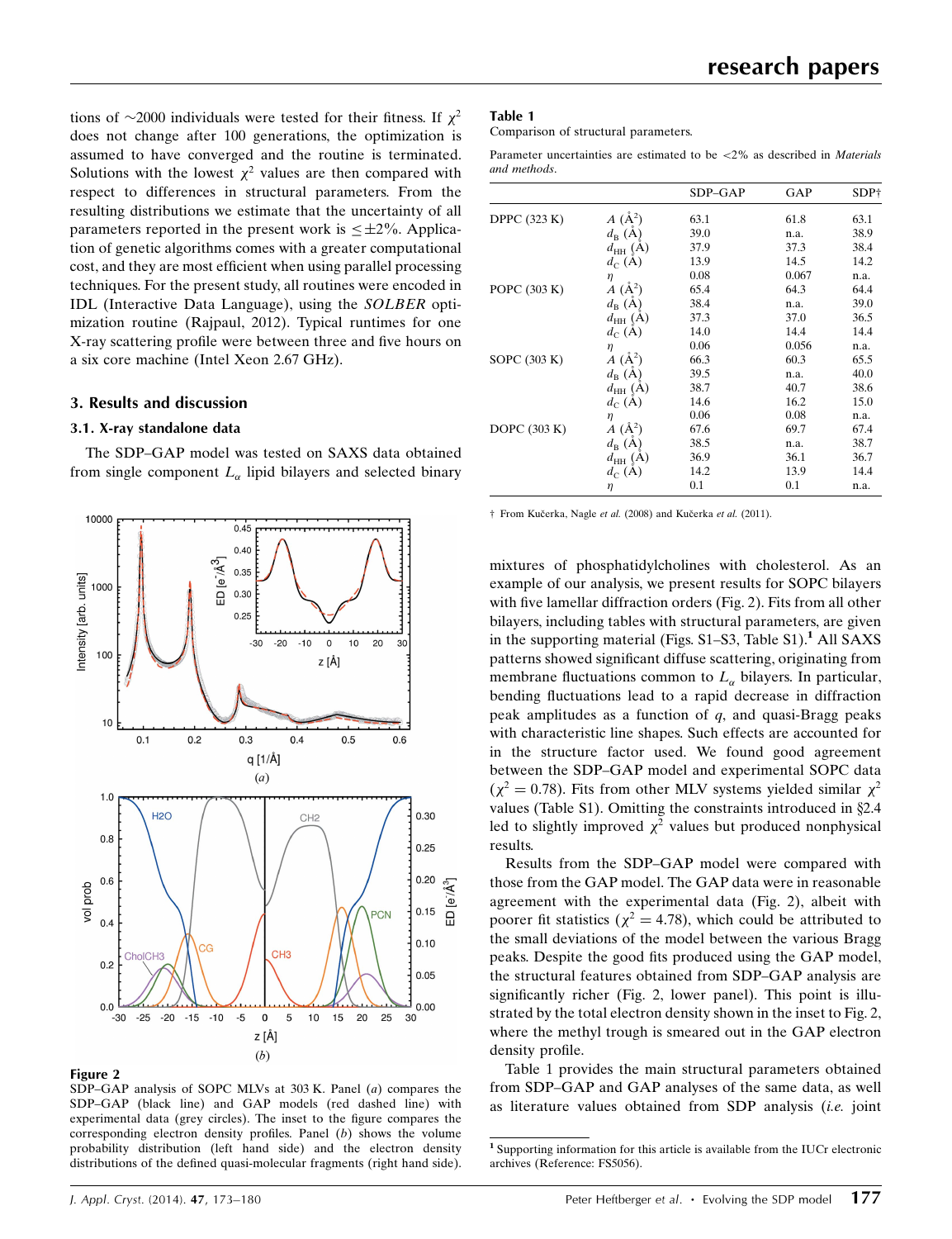refinement of SAXS and SANS data). The calculation of structural parameters using the GAP model is detailed by Pabst, Katsaras et al. (2003). Our results using the SDP–GAP model are in good quantitative agreement with the reference data. Deviations from the GAP model are, however, larger (though still reasonable) because of the simplified electron density model that was used. Interestingly, in the case of some lipids, we also find significant differences for the fluctuation parameter; these are attributable to the form factor, which modulates peak intensity. It therefore stands to reason that the better fits to the experimental data by the SDP–GAP model should result in more accurate  $\eta$  values.

We further tested the SDP–GAP model using the same lipid systems, but this time with the addition of 20 mol% cholesterol. Cholesterol is abundant in mammalian plasma membranes and is well known for the condensing effect it has on lipid bilayers, which at the molecular level is explained by the umbrella model (Huang & Feigenson, 1999). In scattering studies, this effect shows up as an increase in  $d_{\text{B}}$  and a concomitant decrease in A, as well as in reduced bending fluctuations (see e.g. Hodzic et al., 2008). Fig. 3 shows the fits to SOPC/cholesterol membrane data. The SDP–GAP model is able to describe the better resolved higher diffraction orders



#### Figure 3

Comparing SDP–GAP and GAP fits to data from SOPC MLVs, with 20 mol% cholesterol at 303 K. The meaning of the lines is the same as in Fig. 2.

#### Table 2

Structural parameters from the SDP–GAP model of lipid bilayers containing 20 mol% cholesterol.

Parameter uncertainties are estimated to be <2% as described in Materials and methods.

| Lipid               | $A(\AA^2)$ | $d_{\rm p}$ (A) | $d_{HH}$ (A)              | $d_C(A)$       | η    |
|---------------------|------------|-----------------|---------------------------|----------------|------|
| <b>DPPC</b> (323 K) | 61.2       | 40.1            | 42.3                      | 14.2           | 0.02 |
| POPC $(303 K)$      | 63.1       | 39.8            | 40.3                      | 14.3           | 0.05 |
| SOPC $(303 K)$      | 60.6       | 40.5            | $42.1 (42.1)$ †           | $14.9(16.1)$ † | 0.05 |
| DOPC $(303 K)$      | 66.2       | 39.4            | $40.9(39.0)$ <sup>+</sup> | $13.5(14.6)$ † | 0.14 |

† From Pan et al. (2009).

resulting from the presence of cholesterol. Our results show that cholesterol shifts the PCN and CholCH<sub>3</sub> groups further away from the bilayer center (Fig. 3, bottom panel, and Tables 2 and S2), in good agreement with previous reports (Pan, Cheng et al., 2012). On the other hand, we could not observe a significant shift of the CG group from the bilayer center or a higher value for the hydrocarbon chain thickness (Tables 2 and S2).

Structural parameters for all lipid mixtures are reported in Table 2. In agreement with previous reports, the addition of cholesterol causes A to decrease and  $d_B$  and  $d_{HH}$  to increase (Hung et al., 2007; Kučerka, Perlmutter et al., 2008; Pan et al., 2008; Hodzic et al., 2008; Pan, Cheng et al., 2012). Compared to other membrane systems, bending fluctuations in DPPC bilayers experience a greater degree of damping when cholesterol is introduced, in agreement with the notion that cholesterol preferentially associates with saturated hydrocarbon chains (Pan et al., 2009, 2008; Ohvo-Rekilä et al., 2002). This effect is smaller for lipids having one monounsaturated chain (i.e. SOPC and POPC) and is completely absent when a second monounsaturated chain is introduced (e.g. DOPC). This latter finding is in good agreement with studies that reported no change in the bending rigidity of DOPC bilayers in the absence or presence of cholesterol (Pan et al., 2008).

SOPC/cholesterol mixtures were also analyzed with the GAP model. Although reasonable fits are obtained (Fig. 3,  $\chi^2_{SDP-GAP} = 1.04$ ,  $\chi^2_{GAP} = 3.93$ ), the differences in structural parameters when comparing GAP data with SDP–GAP data are more pronounced. For example, the total electron density profiles show clear deviations in the acyl chain and headgroup regions. Cholesterol increases the asymmetry of the electron density distribution in the headgroup region, as determined from the SDP–GAP model, an effect that is not captured by the single-headgroup Gaussian of the GAP model. As a result, parameters such as area per lipid  $(A_{SDP-GAP} = 60.7 \text{ Å}^2,$  $A_{\text{GAP}} = 57.4 \text{ Å}^2$ ) and hydrocarbon chain length  $(d_{\text{C,SDP-GAP}})$ 14.9 Å,  $d_{C, GAP} = 17$  Å) differ between the two methods, whereas the values for headgroup-to-headgroup thickness  $(d<sub>HH,SDP-GAP</sub> = 42.1 \text{ Å}, d<sub>HH,GAP</sub> = 42.3 \text{ Å})$  and the Caillé parameter ( $\eta_{SDP-GAP} = 0.05$ ,  $\eta_{GAP} = 0.04$ ) are in reasonably good agreement.

### 3.2. Addition of SANS data

SANS data were obtained from POPC and POPC-d31 MLVs and ULVs in pure  $D<sub>2</sub>O$  to see whether or not additional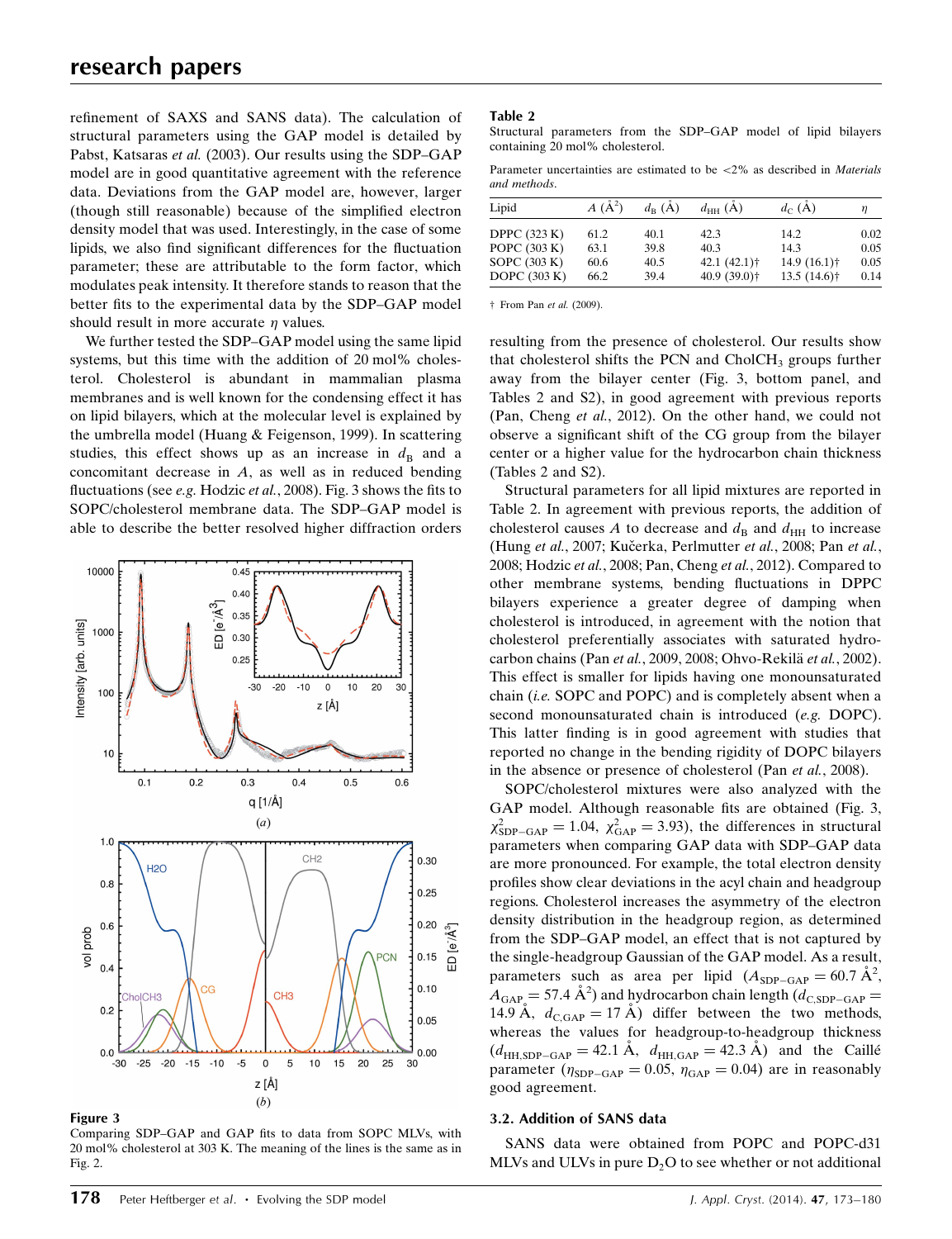information substantially alters the results. The protocol devised by Kučerka and co-workers used SANS data from protiated bilayers at different H<sub>2</sub>O/D<sub>2</sub>O contrasts (Kučerka, Nagle et al., 2008).

Replacing H with D shifts the neutron scattering length density (NSLD) profile of the hydrocarbon region from negative to positive values (Fig. 4b, inset). Hence, relative to



#### Figure 4

Results of simultaneous SAXS and SANS analysis of data from POPC ULVs and MLVs at 303 K. Panel (a) shows SANS data of POPC (circles) and POPC-d31 (triangles) MLVs, and corresponding data obtained from ULVs (same symbols) are shown in panel  $(b)$ . Solid lines are best fits to the data using the SDP–GAP model. The insets in panels  $(a)$  and  $(b)$  show the corresponding SAXS fits and neutron scattering length density profiles for POPC (left) and POPC-d31 (right), respectively. Panel (c) shows the changes in volume distributions from a SAXS-only analysis (dashed black lines) to a simultaneous SAXS/SANS analysis (colored lines; same color coding as in Figs. 2 and 3).

Structural parameters for POPC using different combinations of SAXS and SANS data.

Parameter uncertainties are estimated to be  $\langle 2\%$  as described in *Materials* and methods.

|                       | SAXS <sup>†</sup> | $n-MLV_{n}$ ‡ | $n-MLV_A\$ | All data $\P$ | SDP <sup>++</sup> |  |
|-----------------------|-------------------|---------------|------------|---------------|-------------------|--|
| $A(\AA^2)$            | 65.4              | 64.9          | 63.1       | 63.6          | 64.4              |  |
| $d_{\text{B}}\ (\AA)$ | 38.4              | 38.7          | 39.8       | 39.5          | 39.0              |  |
| $d_{\rm HH}(\AA)$     | 37.3              | 37.1          | 37.3       | 37.5          | 36.5              |  |
| $d_C(A)$              | 14.0              | 14.6          | 14.4       | 14.3          | 14.4              |  |
| $z_{CG}$ (A)          | 15.0              | 15.3          | 15.4       | 15.3          | 15.3              |  |

† Results obtained using SAXS data only. ‡ SAXS (POPC–MLV) and SANS (POPC– MLV) data. § SAXS (POPC–MLV) and SANS (POPC-d31–MLV) data. (POPC–MLV) and SANS (POPC–ULV/MLV, POPC-d31–ULV/MLV) data. †† From Kučerka et al. (2011).

 $D_2$ O with an SLD = 6.4  $\times$  10<sup>-14</sup> cm  $\AA^3$ , the hydrocarbon chain region contrast is significantly altered. This change in contrast manifested itself by producing two additional Bragg peaks in the case of POPC-d31 MLVs, compared to their protiated counterparts (Fig. 4a). Similarly, ULV data show a shift of the minimum at low  $q$  to higher  $q$  vector magnitudes for POPC compared to POPC-d31 (Fig. 4b), which is also attributed to the change in contrast of the deuterated lipids in  $D_2O$ .

We used SDP–GAP to simultaneously analyze SAXS data in several combinations with SANS data: (i) protiated MLVs; (ii) deuterated MLVs; and (iii) all four SANS data sets  $(i.e.$ deuterated and protiated MLVs and ULVs). We also fitted all MLV data sets simultaneously and all ULV data sets separately. Fit results are shown in Fig. 4 and the determined structural parameters are summarized in Tables 3 and S3. The addition of a single SANS data set produced variations in the structural parameters, causing them to deviate from values determined from standalone SAXS analysis and those from the literature. This disagreement was rectified by including either both MLV data sets or all MLVand ULV data sets in the analysis. In the latter case, significant differences, compared to the standalone SAXS analysis, are found regarding the positions of the CG group,  $z_{CG}$  and  $d_C$ . This can be understood in terms of the better neutron contrast of the lipid backbone. Changes in volume distribution functions are shown in Fig. 4(c). The changes to A and  $d_{\text{B}}$  are within the experimental error and consequently of no significance. We thus conclude that the addition of SANS data helps to improve the location of the CG group and  $d_{\rm C}$ , but offers little improvement to values of A and  $d_{\text{B}}$ .

## 4. Conclusion

We have modified the full- $q$ -range SAXS data analysis, which previously used a simplified electron density profile (Pabst et al., 2000), with a high-resolution representation of scattering density profiles, based on volume distributions of quasimolecular fragments (Kučerka, Nagle et al., 2008). The new SDP–GAP method, as its name implies, is a hybrid model that combines advantages offered by the GAP and SDP models. The SDP–GAP model can be used to analyze MLV and ULV data and is capable of simultaneously analyzing SAXS and